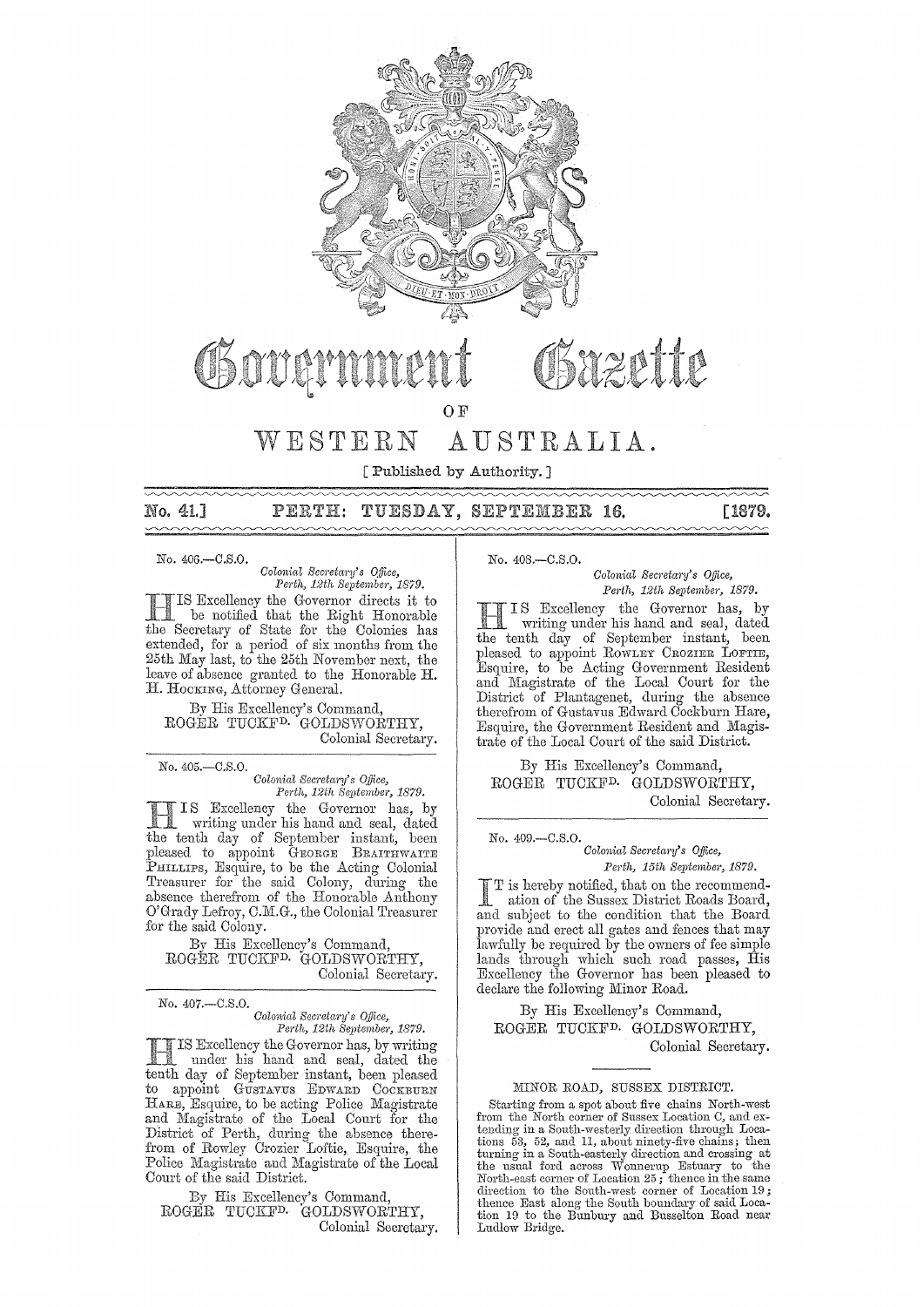No. 410.-C.S.0.

#### *Oolonial Secretary's Office, Pedh, 15th September, 1879.*

IS Excellency the Governor having had brought under his notice the practice of settlers stationed near Eucla, Israelite and Esperance Bays, importing their stores direct from the other Australian Colonies, and not wishing to entirely prohibit them from doing so, promulgates the following instructions under which alone this boon will, for the future, be permitted:-

- lst.-The settlers so importing goods must give one month's notice of their intention of so doing to the Snb-Collector of Customs at Albany, and will have to enter into a bond with that officer, binding themselves to pay the duties leviable on the same in this Colony, and appoint agents to clear them at Albany.
- 2nd.-The Telegraph Station Masters at Eucla, Israelite, and Esperance Bays will act as Special Officers of Customs in this behalf.
- 3rd.-On the arrival of a vessel, Station Masters will report to the Sub-Collector at Albany the name, tonnage, rig, and nationality of the vessel, and general description of the cargo intended to be discharged, and name of the consignees.
- 4th.-No goods are to be landed until a permit is sent to Station Masters by the Sub-Collector at Albany.
- 5th.-The Station Masters will report to the Sub-Collector at A1bany, for the information of the Government, a full description of all goods exported.

By His Excellency's Command, ROGER TUCKFD. GOLDSWORTHY, Colonial Secretary.

### NOTIOE.

### Postal and Telegraph Department.

*General Post Office,* 

*Perth, 13th Septembe)', 1879.* 

NOTICE is hereby given, for the information<br>of the public, that the following are duly authorised to sell postage stamps to the public:

Mr. S. F. Moore, Dongarra.

Mr. James Clinch, Berkshire Valley. Mr. James Roach, Albany.

A. HELMICH, Postmaster General and General Superintendent of Telegraphs.

*Department of Public Works,* 

*Perth, 27th August, 1879.* TENDERS (endorsed "Tender for New Ward, Mount E1iza Depot,") will be received at this Office until noon of Tuesday, the 16th September, from persons willing to erect a New Ward at the Mount Eliza Depôt.

Tenders to state the shortest time in which the work will be completed.

The Government do not bind themselves to accept the lowest or any tender, and will require the guarantee of two responsible persons for the due performance of the Contract.

Forms of Tender may be had on application to the various Resident Magistrates, and at the Public Works' Office, Perth; where Plans, Specifications, Conditions, and full particulars can be obtained.

No tender will be entertained unless on the prescribed form.

> JAS. H. THOMAS, Director of Public Works.

### DEPARTMENT OF LAND TITLES.

### $\frac{68}{1879}$  Transfer of Land Act, 1874.

TAKE NOTICE that Robert Henry Rose of Parkfield near Australind Esquire has made application to be certificated as the owner of an estate in fee simple in possession in the following parcels of land situate in the vVellington district as the same are now in the occupation of the applicant viz:-

(1).—13000 acres portion of Location No. 1 comprising<br>Rural Lots Nos. 24, 25, 26, 28, 30 and 32, Stanley Road<br>and Rural Lots Nos. 2, 3 and 5, Maryborough Road and<br>Rural Lots Nos. 2, 3, 4 and 5 Mysore Road and<br>*Bounded on* measuring about 96 chains thirty four links *On the East* boundaries of Rural Lot 5 Mysore Road measuring forty one chains fifty links to the said Mysore Road then crossing the said road extending East about two chains then extending North about one hundred and sixteen chains twenty links along the East boundaries of Rural Lots 4 Mysore Road and 5 Maryborough Road to the last named Road *On the North* by a West line of about eighty four chains sixty one links<br>in length passing along part of the said Maryborough<br>Road and 32 Stanley Road On the West by the West<br>boundary of Rural Lot 32 Stanley Road measuring<br>thirty seven ch of Stanley Road then by a line extending South on the East side of the said Stanley Road measuring about seventy nine chains to Mysore Road axtending West twenty four chains said Mysore Road extending West twenty four chai Road to the West end of the South boundary all measurements more or less.

(2).—1685 acres portion of Location No. 48 Bounded<br>on the South by thirty-one chains fifty-nine links of the<br>North boundary of Wellington Location No. 14 extend-<br>ing East to its North East corner from the South East<br>corne South twenty-three and a half chains and by a South line of one and a half chains then by an East line along the North boundary of location No. 22 to the public road from Bunbury towards Perth then by said road in<br>a Northerly direction to a spot bearing East from the<br>North East corner of location No. 14 and then by an<br>East line from said spot to the West boundary of<br>location 1. O chains ninety-nine links of said East boundary extending South then by a roadway one chain wide extending East from location 17 to the public road between Perth and. Bunbury and by seventy-five chains of the East boundary of location 17 extending South to. that location's South East corner and on the inner part of the Perth-Bunbury Road one chain wide extending Northerly from a spot bearing East from the North East corner of location No. 14 aforesaid to the North boundary hereinbefor

AND FURTHER TAKE NOTICE that all persons other than the applicant claiming to have any estate right<br>title or interest in the above parcel of land or in either<br>of them ARE HEREBY REQUIRED to lodge with the<br>Registrar of Titles on or before the 24th of September instant a *caveat* forbidding the same from being brought under the Act.

> J. C. H. JAMES, Commissioner of Land Titles.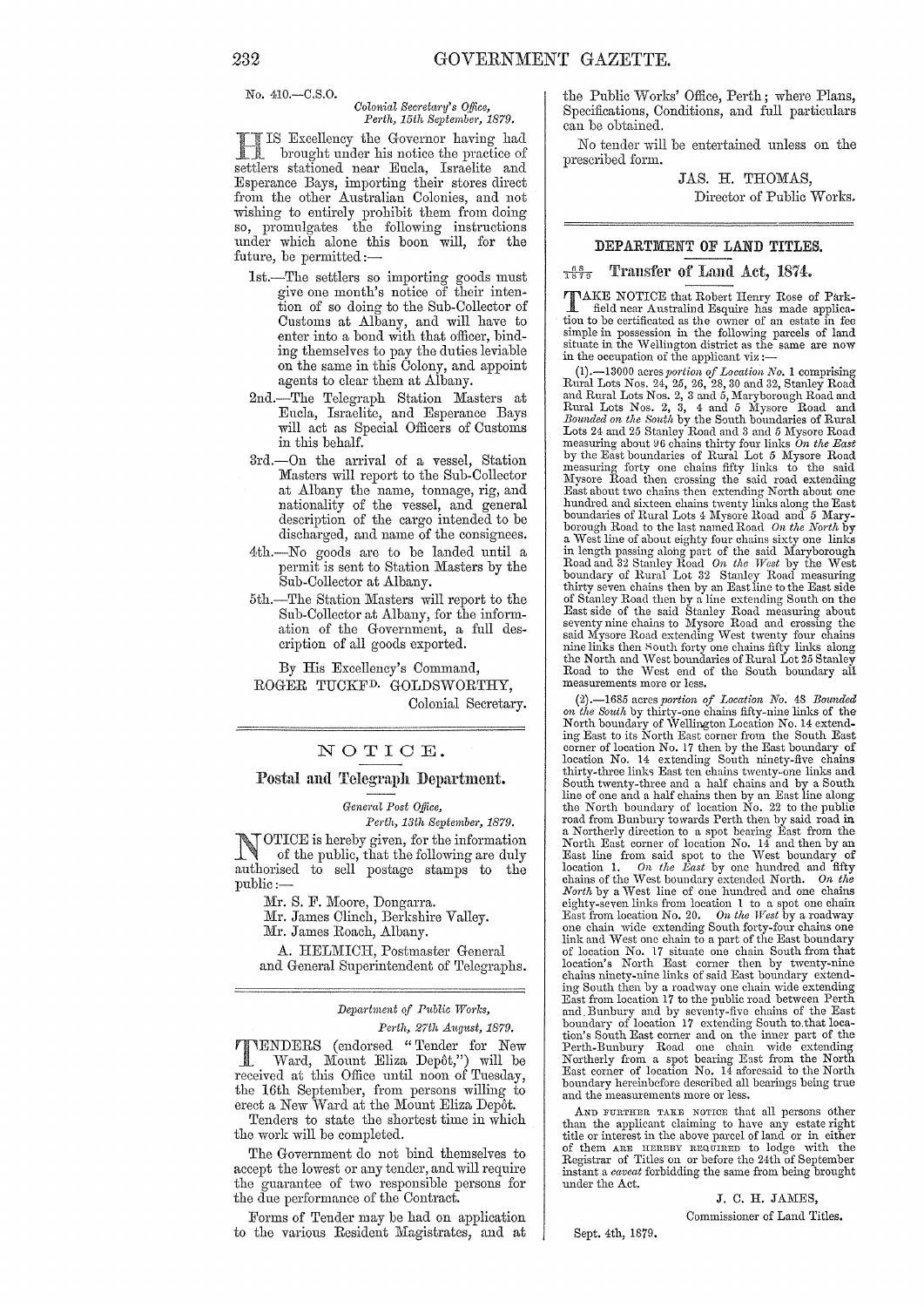TTAKE NOTICE that William Owston the younger<br>
of the town of Fremantle mercantile clerk has<br>
of the town of Fremantle mercantile clerk has made application to be certificated as the owner of au estate in fee simple in possession of the following<br>parcels of land situate in Fremantle aforesaid, viz.:—

(1.) *Building Lot* 186.

(2.) The north-eastern moiety of *Building Lot* 185 containing 24 perches and bounded on the S.E. by 75 links of Norfolk Street on the N.W. by 76 inks of the south-east boundary of Building Lot 182 on the N.E. by the sout and equal to the north-western boundary.

(3.) 15 perches parcel of *Building Lot* 449 and bounded on the E. by  $91\frac{1}{2}$  links of Lot 452 and on the N. by 1 chain of Nairn Street the opposite sides being parallel and equal.

 $\Lambda$  ND FURTHER TAKE NOTICE that all persons claiming to have any estate right interest or title in the above parcels of land or in any of them ARE HEREBY REQUIRED to lodge with the Registrar of Titles on or before the first day of October proximo a *caveat* forbidding the same from being brought under the Act.

> J. C. H. JAMES, Commissioner of Land Titles.

September 11th, 1879.

### *Comph'olle?"* s *o.tJice,*

*Fremantle, 13th September, 1879.*  Excellency The Governor has been

pleased to revoke the Tickets-of-Leave of the undermentioned convicts :-

Reg. No. 5958 William McMullen

- ,, 3775 Joseph Ralph
- ,, 8004 John Garner
- ", 9556 James Robertson
- ", 10143 Thomas Wardle

JOHN F. STONE,

Comptroller.

"AKE NOTICE that I have this day ap-<br>plied to the Murray Roads Board for permission to place a gate across the Mandurah-Bunbury Road near the 37-mile post. Also to place a gate across the same road near the 35 mile post.

### ARTHUR BIRCH.

Birchmont, Murray, } 29th August,  $1879.$ 

### $\frac{7.576}{1.576}$  Transfer of Land Act, 1874. The Bankruptcy Act, 1871.

### IN THE SUPREME COURT.

*In the matter of a Bankruptcy Petition against Malachi*<br>Reidy Meagher, of Fremantle, Hotel Keeper.

UPON the hearing of this petition and upon proof satisfactory to the Court of the debt of the petitioner and of the act or acts of bankruptcy alleged to have been committed by the said Malachi Reidy<br>Meagher having been given, it is ordered that the said Malachi Reidy Meagher be and he is hereby adjudged<br>bankrupt.

Given under the seal of the Court this twelfth day of September One thousand eight hundred and seventy nine.

### By the Court,<br>(r.s.) JAMES COWAN, Registrar.

The first general meeting of the Creditors of the said Malachi Reidy Meagher is hereby summoned to be held at the Supreme Court House, Perth, on Monday the twenty ninth day of September, one thousand eight hundred and seventy nine, at eleven of the clock of the forenoon and that the Court has ordered the bankrupt<br>to attend thereat for examination, and to produce thereat a statement of his affairs as required by the statute.

Until the appointment of a trustee, all persons haying in their possession any of the effects of the bankrupt must deliyer them, and all debts due to the bankrupt must be paid to the Registrar.

Creditors must forward their proofs of debts to the Registrar.

The Bankruptcy Act, 1871-

#### IN THE SUPREME COURT.

).<br>[ALACHI REIDY MEAGHER, of Fremantle, .<br>I. Hotel Keeper, was adjudged a Bankrupt on the twelfth day of September, One thousand eight hundred

and seventy nine.<br>The first meeting of Creditors will be held at the<br>Supreme Court House, Perth, on the twenty ninth day of September, One thousand eight hnndred and seventy nine.

Until the appointment of a trnstee, all persons having in their posscssion any of the effects of the bankrupt must dcliyer them, and all debts due to the bankrupt must be paid to the Registrar. Creditors must forward their proofs of debts to the Registrar.

JAMES COWAN, Registrar.

NOTIOE.

E have this day applied to the Beverley Road Board for permission to close tha track running through our 40-acre block, No. 873, at Winarlin.

E. ROBINSON & Co.

August 18th, 1879.

### WESTERN AUSTRALIA.

Meteorological Observations for the week ending 14th September, 1879.

WIND Registered by Mr. Forsyth, Harbor Master, at Arthur's Head, Fremantle; altitude above the sea 55 feet, in Latitude 32° 02' 14" S., Longitude 115° 45' 12" E.

The other instruments registered are placed in the grounds adjoining the Survey Office, Perth; altitude above the sea 47 feet, in Latitude 31°  $57'$  25" S., Longitude 115° 52' 02" E. MALCOLM FRASER

| IALCOLM FRASEK. |                   |  |
|-----------------|-------------------|--|
|                 | Surveyor General. |  |

| RADIATION<br>THERMOMETERS IN SHADE.<br>TONE: Mean<br>amount.<br>WIND.<br>THERMO-<br>DEGREE<br>METERS.<br>EVAPOR-<br>BAROMETER :<br>OF<br>RAIN:<br>CLOUD:<br>Mean Reading<br>HUMIDITY.<br>Week<br>ending.<br>Dry.<br>Wet.<br>Amount  <br>corrected, and re-<br>Mean<br>Horizontal<br>Saturation<br>in<br>duced to sea level.<br>$\mid$ Solar. $\mid_{\mbox{Terres}-1}$<br>' amount.<br>velocity in<br>General<br>inches.<br>$=100$ : mean<br>and 32 deg. Fah.<br>direction.<br>trial.<br>miles, per<br>Maxi-<br>Mini-<br>Mini-<br>Maxi-<br>amount.<br>ă<br>hour.<br>mum.<br>mum.<br>mum.<br>mum.<br>٥<br>abl<br>75<br>$125 - 7$<br>4.8<br>8.2<br>46.2<br>43.7<br>14th<br>13.2<br>-59<br>30.002<br>1:00<br>66.4<br>48.0<br>60.0 |  |  |  |  |  |  |  |  |  |                                   |
|-------------------------------------------------------------------------------------------------------------------------------------------------------------------------------------------------------------------------------------------------------------------------------------------------------------------------------------------------------------------------------------------------------------------------------------------------------------------------------------------------------------------------------------------------------------------------------------------------------------------------------------------------------------------------------------------------------------------------------|--|--|--|--|--|--|--|--|--|-----------------------------------|
|                                                                                                                                                                                                                                                                                                                                                                                                                                                                                                                                                                                                                                                                                                                               |  |  |  |  |  |  |  |  |  |                                   |
|                                                                                                                                                                                                                                                                                                                                                                                                                                                                                                                                                                                                                                                                                                                               |  |  |  |  |  |  |  |  |  | ATION:<br>Amount<br>in<br>inches. |
|                                                                                                                                                                                                                                                                                                                                                                                                                                                                                                                                                                                                                                                                                                                               |  |  |  |  |  |  |  |  |  |                                   |
|                                                                                                                                                                                                                                                                                                                                                                                                                                                                                                                                                                                                                                                                                                                               |  |  |  |  |  |  |  |  |  |                                   |

Highest reading or Barometer 30'254 13th I . cl \' Maximum D 69'9 9th Lowest do. do. 29'690 9th Thermometers III sha e <. JliIinimum ry 42'2 8th The Observations are taken at Perth at 9 a.m., (excepting Barometer, which is registered at 12 a.m.)

M. A. C. FRAsER, Observer.